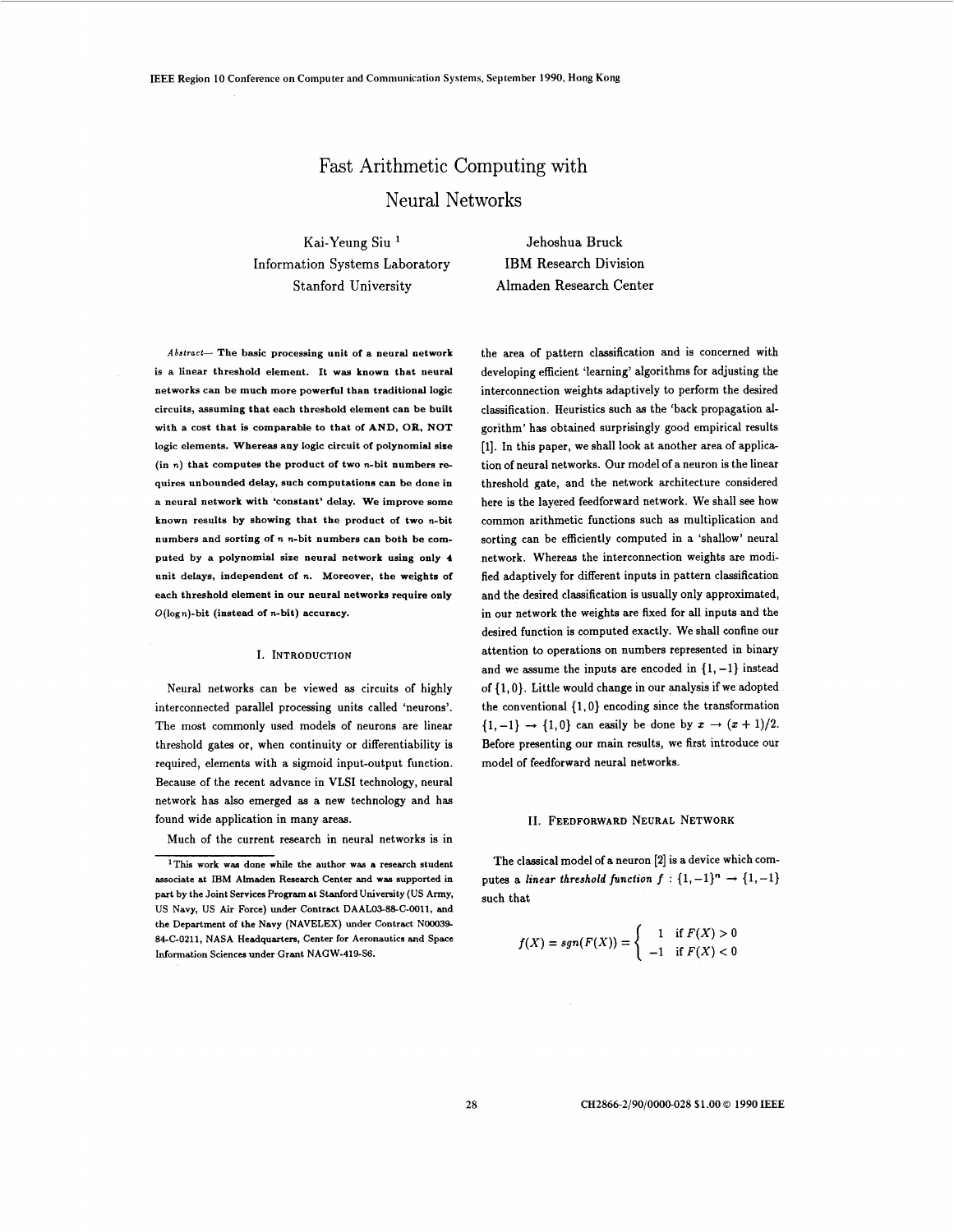where

$$
F(X) = \sum_{i=1}^n w_i \cdot x_i + w_0
$$

Without loss of generality, we can assume  $F(X) \neq 0$  for all  $X \in \{1, -1\}^n$ . The real valued coefficients  $w_i$  are commonly referred to **as** the *weights* of the threshold function.

In the definition of the classical model of a neuron, the weights can take on real values. Since we would like to implement a neuron using analog device, from a practical point of view, it is important to see if the assumption of real valued weights is necessary. In other words, can all linear threshold functions be realized if the weights are of finite precision? Actually, it was known [3] that each of the weights in a linear threshold function of **n** variables can be assumed to be integers of  $O(n \log n)$  bits. However, this still allows the weights to grow exponentially fast with the number of input variables. In fact, most linear threshold functions have weights which must grow exponentially fakt **[4].** This fact can also be interpreted as the necessity of high accuracy and high sensitivity of parameters in actual implementation of artificial neurons. In the rest of this paper, we shall consider a restricted class of neurons which is more practical **as** a computational model. More formally, each function  $f(X) = sgn(\sum_{i=1}^n w_i \cdot x_i + w_0)$  computed by this restricted class is characterized by the property that the weights *wi* are integers and bounded by a polynomial in  $n,$  i.e.  $|w_i| \leq n^c$  for some constant  $c > 0$ . We shall denote this class of functions as  $\widehat{LT_1}$  (restricted linear threshold) functions.

A feedforward network is a network of interconnected functional gates with no feedback. The *depth* of a gate is defined to be the length of the longest path (each connection wire between gates is a unit length) from the inputs to that gate. The *depth* of the network is defined to be the maximum depth of all output gates. If we group all gates with the same depth together, we can consider the network to be arranged in layers, where the depth of the network is equal to the number of layers (excluding the input layer) in the network. Given an assignment of the inputs, the output values of the network are obtained by evaluation of the gates in increasing depth order. The depth of the network can therefore be interpreted **as** the time for its parallel execution of the function to be computed.

We define a *neural network* to be a feedforward network of  $\widehat{LT}_1$  elements. We denote  $\widehat{LT}_k$  to be the class of neural networks of *depth k* with the *size bounded by a polynomial*  in the number of inputs. Similarly, a *logic circuit* is a feedforward network of AND, OR, NOT logic gates. Obviously, any Boolean function can be computed by a logic circuit (without any restriction on its size) and thus by a neural network, since **AND,** OR, NOT gates can be simulated by  $\widehat{LT}_1$  elements.

Loosely speaking, a network is 'shallow' if it has small depth. In the rest of this paper, we shall only be interested in network whose size is bounded by a polynomial in the number of inputs. Before we see how shallow neural network can compute arithmetic functions, we first review the classical implementation using AND, OR, NOT logic elements and the limitation of constant depth circuits of such elements. This is the subject of next section.

# 111. CLASSICAL IMPLEMENTATION **OF** ARITHMETIC FUNCTIONS

It is well known among experienced circuit designers that they cannot implement some common functions such **as** parity and multiplication with small programmable logic arrays **(PLA's),** a type **of** integrated circuit used inside microprocessors to compactly represent many functions. Thus it is of both practical and theoretical interest to see if such difficulty is unavoidable. It turns out that PLA's are well modelled by bounded-depth circuits of AND, OR, NOT logic elements with arbitrary fanin. However, it was shown in [5], [6] that an exponential number of gates is necessary to implement the parity function in a boundeddepth logic circuit. **All** these results can be interpreted **as**  proofs that any **PLA** implementing parity must need **an**  exponential amount of chip area and thus establish *a* basis for the common belief among circuit designers.

Another way of interpreting these results is that any parity circuit which uses polynomial amount of chip area must have delay which increases with the size of the inputs. By introducing the notion of constant-depth reduction **[7],**  similar results can be shown for other common functions such **as** multiplication and division. In fact, multipliers of current use require  $O(\log n)$  delays for input numbers of n-bits. The lower bound results also imply that the minimum possible delay for multipliers of polynomial size is  $\Omega(\log n / \log \log n)$ .

We can explain the above negative results by the fact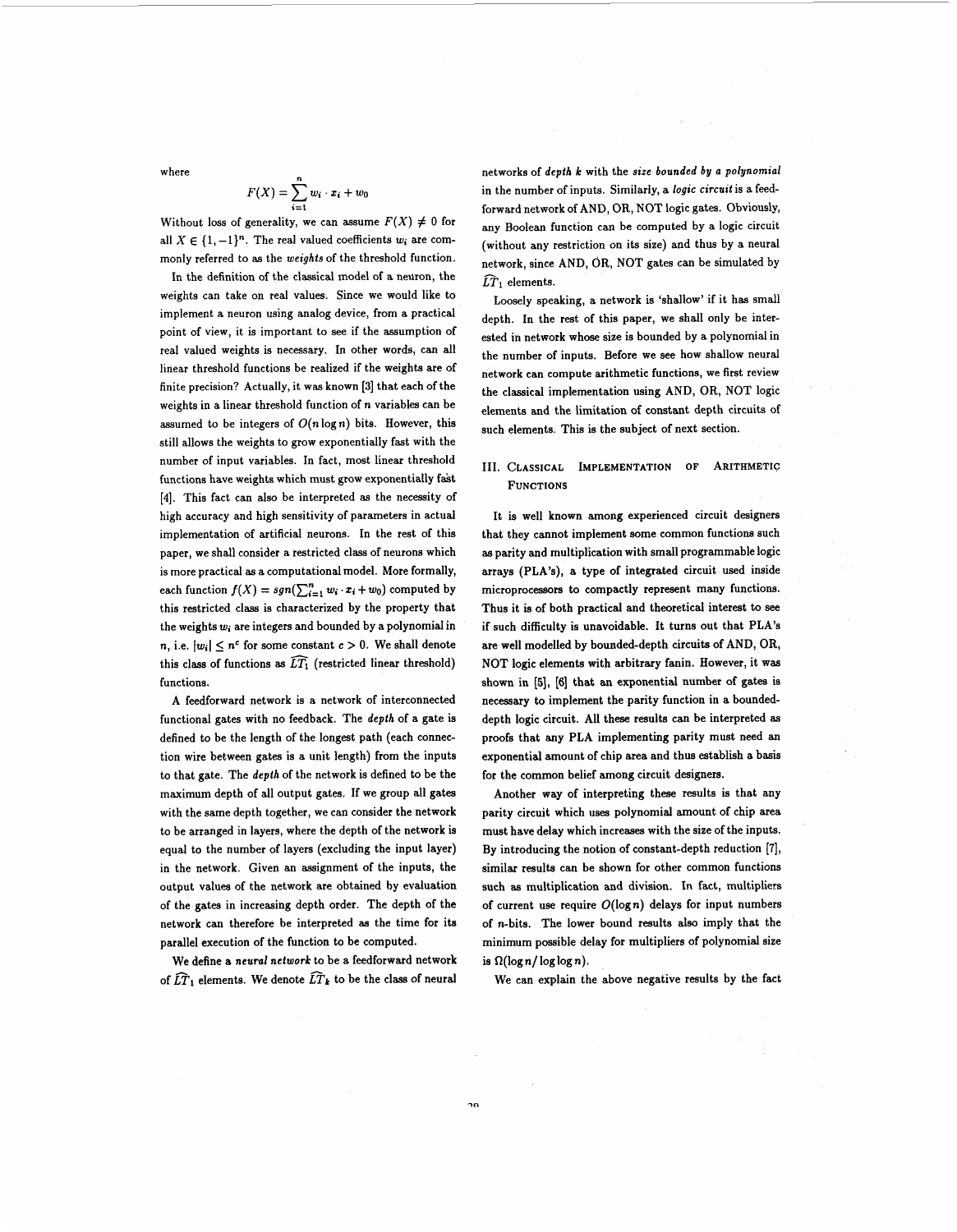that the basic processing logic elements AND, OR, NOT of the circuits are not powerful enough. In practical implementation, these logic elements are built using analog devices; perhaps we can build a more powerful gate out of analog devices to increase the computational power of the circuit? In the previous section, because of practical issues of implementation, we have introduced a new model of a neuron called  $\widehat{LT_1}$  element as the basic building block in our neural network. In fact, the main theme of this paper is to see how a 'shallow' neural network of polynomial size can compute common functions such **as** multiplication and sorting with small delay. The fact that these two functions can be computed in a 'constant-depth' neural network was shown in **[7];** however, their construction is not 'depth' efficient and it is not explicitly stated how many constant layers are needed in each step of their construction. The novelty in our ideas is the application of a 'depth'-efficient algorithm and the results in **[4]** to greatly reduce the constant to obtain a 'shallow' network.

# **IV. MAIN RESULTS**

In this section, we shall focus on the computational capability of the feedforward neural network model introduced in section **11.** We assume that each neuron takes a unit delay to compute and we shall only consider neural networks of polynomial size. Because of space limitation, all results are stated without proofs.

## *A. Addition and Multiplication*

Using the carry-look-ahead method, it was known that the sum of  $2$  *n*-bit numbers can be computed in a boundeddepth logic circuits of polynomial size with arbitrary fanin. In fact, we showed in [4] that a 2-layer neural network suffices. Since the least significant bit of the sum is the EXCLUSIVE-OR function of the least significant bits of the **2** numbers, which is not a linear threshold function, it follows that the sum cannot be computed using only one layer. Thus a 2-layer neural network is depth-optimal.

Whereas the sum of 2 n-bit numbers can be computed in bounded-depth logic circuits, the sum of **n** n-bit numbers cannot be computed in fixed delay. Surprisingly, such multiple sum can be computed in a neural network with only **3** layers. We state this result **as** the following theorem:

**Theorem 1** *The sum* **of n** *n-bit numbers is computable in LT3.* 

It is not hard to show that computing the product of **2**  n-bit numbers can be reduced to computing the sum of **n** 2n-bit numbers, using one more layer. So we have the following:

**Theorem 2** *The product* of *two n-bit numbers is computable in LT4.* 

#### *B. Sortfng*

In sorting, we assume that the input is a list of **n** n-bit binary numbers and the output will be the same list sorted in nondecreasing order. A number wich appears m times in the input list will be duplicated m times in the output list.

The basic operation in sorting is the comparison of 2 numbers, i.e. given 2 *n*-bit binary numbers  $x =$  $x_n x_{n-1} \ldots x_1$ ,  $y = y_n y_{n-1} \ldots y_1$ , we want to compute whether  $x \geq y$  or not. It is tempting to conclude that comparison can be computed in a single layer since

$$
x \ge y
$$
 iff  $\text{sgn}\left\{\sum_{i=1}^{n} 2^{i} \cdot (x_i - y_i)\right\} = +1$ 

However, notice that the weights chosen above are exponential in **n** and thus do not satisfy the conditions in our definition of a  $\widehat{LT_1}$  element. In fact, it was shown in [4] that the comparison function cannot be computed using a single  $\widehat{LT_1}$  element, but it can be computed in 2 layers of  $\widehat{LT_1}$  elements. Using this result and the techniques in [7], we obtain the following:

**Theorem 3** *Sorting of* **n** *n-bit numbers is computable in LT4,* 

#### C. *Ertensions to other functions*

It is natural to continue our study of neural network on computation of more complicated arithmetic functions such **as** exponentiation, division, and extraction of square roots. In fact, it can be shown that multiplication of **n**  n-bit numbers and division of **2** n-bit numbers can also be computed by a constant-depth neural network using the results in **[8].** However, the constant obtained by direct application of the algorithm in [SI will be too large for the